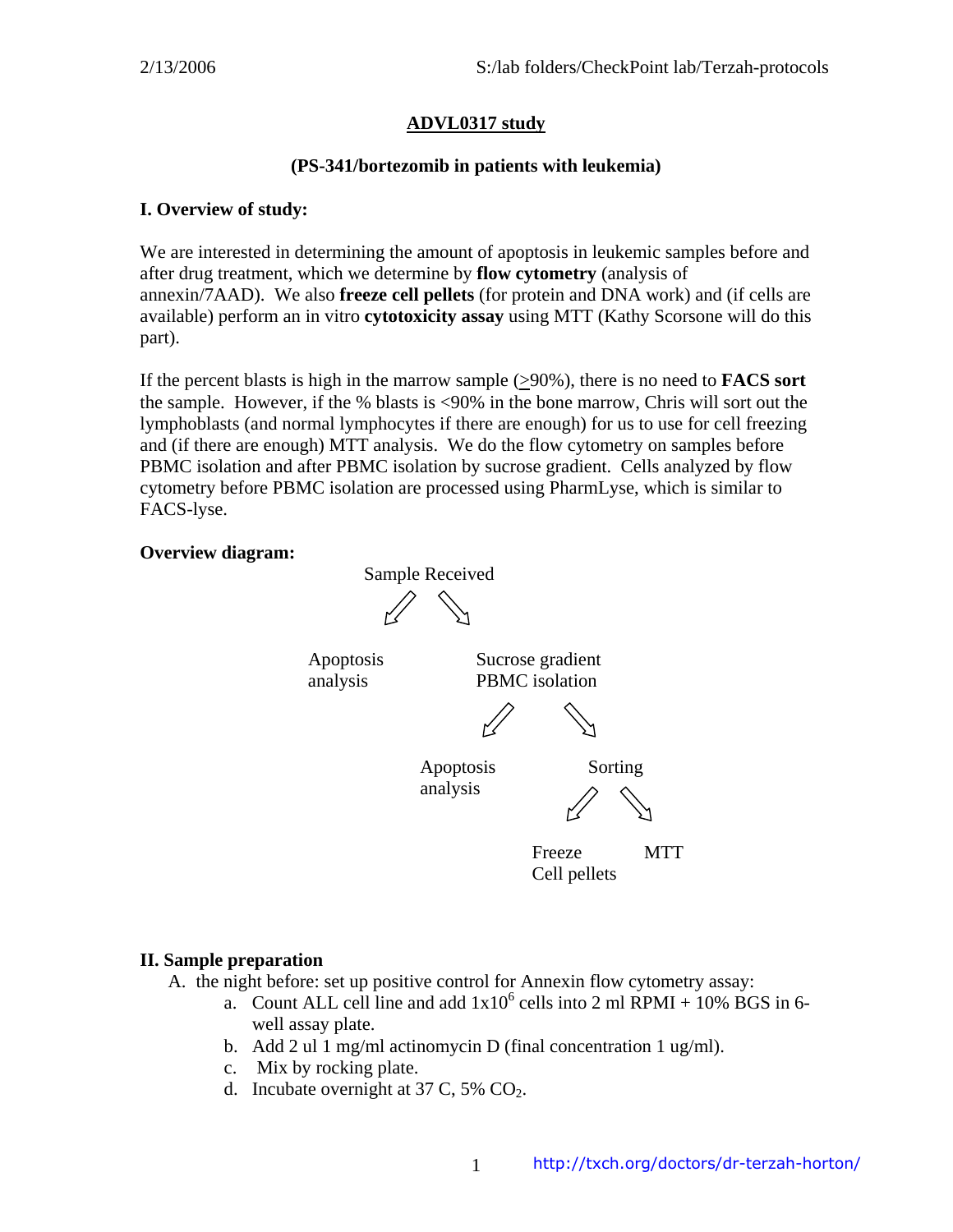B. contacting folks: We will either receive either a single peripheral blood sample (if the WBC count is high) or both peripheral blood and bone marrow. Once we know a marrow is coming, please contact Mike Cubbage/Chris for cell sorting @4-4252 and contact Tartiyana for FACS at @4-4791 (usually a one-hour slot). Samples arrive by FedEx between 10-11 am. Book slots for 1pm for flow sorting and in the afternoon for Tartiyana (FAX analysis) on the same day. The samples will arrive pretreatment, on day 1 (no sorting), day 8 (sorting) and day 18 (sorting), so slots can be booked ahead once the treatment start date is known.

- Put the Lymphoprep (for cell separation) or Histopaque (for sorting) at room temperature on the morning of sample arrival.
- When the sample is received
	- 1. Log into logbook, ask Terzah for sample # (COG#) if not on sheets that come with sample. Record sample type, diagnosis and shipment condition
	- 2. log in volume of each sample.
- Take an aliquot of 100ul of marrow in an Eppendorf tube to April Durrett (4- 4666,  $11<sup>th</sup>$  floor) for WBC count. The WBC count tells how to dilute sample for sucrose gradient
- Take an aliquot of 200ul marrow in an Eppendorf tube to Mike  $(4-4252, 10^{\text{th}})$ floor) for blast %. This % helps to decide if the sample needs to be sorted.
- \***Before PBMC isolation** : remove 500,000 cells (~500ul if 1000 WBC/ul, or 100 ul if 5000 WBC/ul) peripheral blood and 2,000,000 cells bone marrow for apoptosis analysis. Place in 3 ml FACs tubes and set aside for PharmLyse and staining. (see below)

## **Isolation of PBMC by sucrose gradient:**

- Label 50 ml polypropylene tubes. In a 50ml polypropylene tube add 15ml of Lymphoprep solution (if sample needs to be sorted use Histopaque instead of Lymphoprep). If total WBC in the peripheral blood is >4000 cells/ul, dilute to  $4X10<sup>6</sup>$ cells/ml in HBSS medium. Also dilute the bone marrow sample in HBSS medium to a cell count of 4x106 cells/ml (based on WBC count from April)
- Carefully layer diluted blood and marrow samples over an equal volume of sucrose solution. Try not to mix the layers.
- Centrifuge the tubes for 30 min at 1200rpm (300xg). After centrifugation the sample will layer:
	- o bottom layer: RBC's
	- o Next layer: (slightly turbid) lymphoprep or Histopaque
	- o Third layer: *thin layer of cells (PBMC)*
	- o top layer: media/plasma layer.
	- o Note: The cells are at the *interface* between lymphoprep and plasma.
- Remove the interface with a pipettman (p1000) into a clean, labeled 50 ml tube. Dilute the PBMC to 10ml with 1XPBS and mix gently. Take an aliquot of 90ul and add 10ul of tryphan blue (1:1). Count the cells using hemocytometer.
- Add 30ml 1XPBS with 2%FBS (=FACS wash buffer) to cells and spin the cells for 5-7 min @1000rpm. Aspirate supernatant.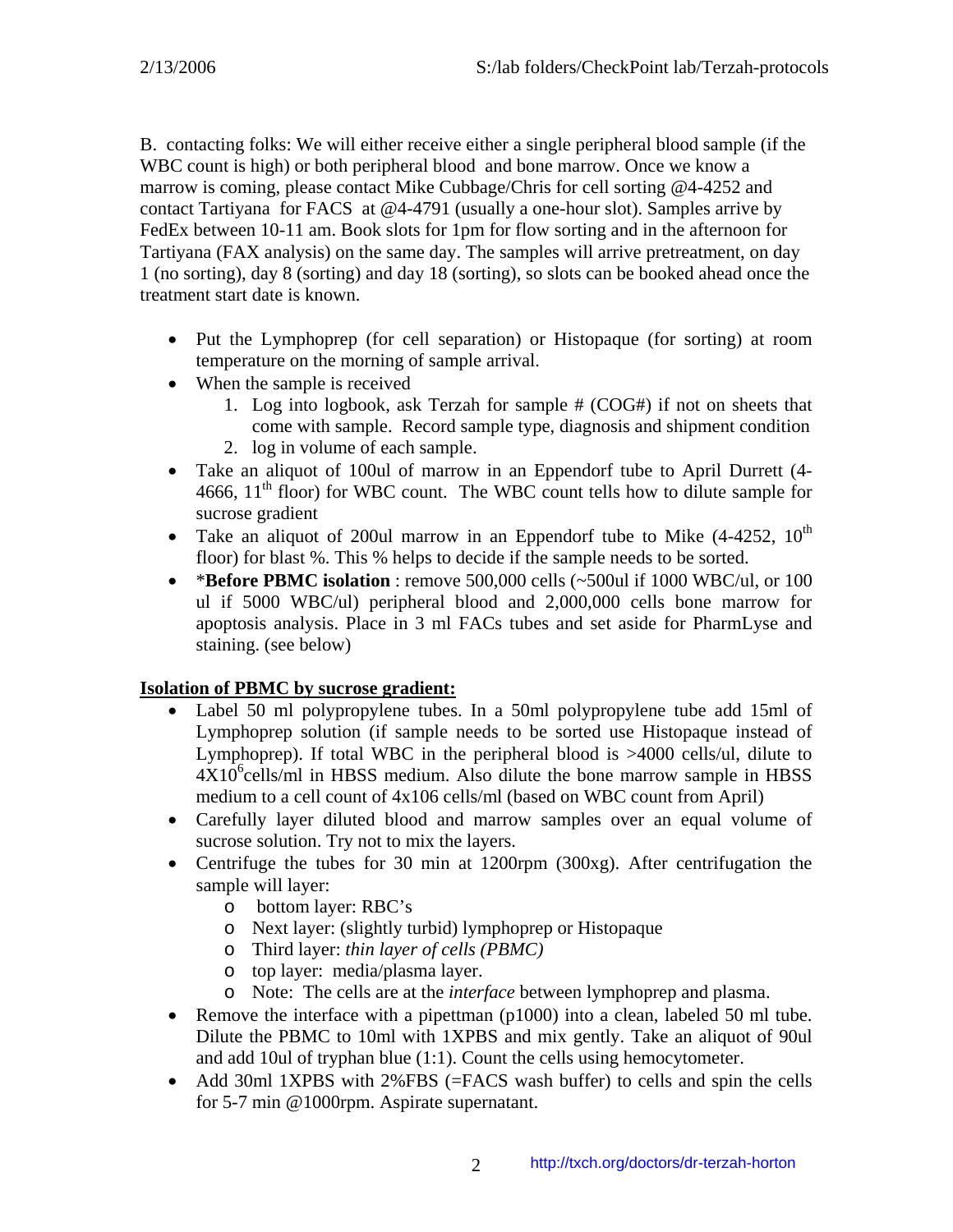• Remove aliquot of cells for FACS analysis (see below) and process the rest for sorting (if needed):

|                    | $\cdots$ Step 1. Sorting (do first)                                                           |
|--------------------|-----------------------------------------------------------------------------------------------|
|                    | ----- Step 2. Apoptosis (set aside)                                                           |
| If sorting needed: | ----- Step 3. Freeze pellets $(1X10^7 \text{ cells})$ -after sort                             |
|                    | ----- Step 4. MTT assay $(3.7X10^6 \text{ cells})$ -after sort                                |
|                    | or before sort if % blast >70%. Can skip if cell number low                                   |
|                    | (dilute to $1X10^6$ cells/ml and bring to Kathy@4-4028)                                       |
|                    |                                                                                               |
|                    | $---$ Step 2. Apoptosis                                                                       |
|                    | If no sorting needed ----- <b>Step 3</b> . Freeze pellets $(1X10^7 \text{ cells per tube})$ , |
|                    | can freeze up to 10 tubes if lots of cells)                                                   |
|                    | ----- Step 4. MTT assay $(3.7X10^6 \text{ cells min}, \text{can})$                            |
|                    | use up to $2x10^7$ cell if available). See above caveats.                                     |

## **<u>Step 1. Cell Sorting: (done on 10<sup>th</sup> floor in Flow lab –Mike/Chris@ 4-4252)</u>**

- Before sorting: remove  $5X10^5$  to  $1X10^6$  cells/sample for apoptosis/FACS analysis (step 2) and remove  $2x10^6$  cells of marrow (for gating in apoptosis assay).
- Resuspend remaining cells in 750ul of 1X binding buffer. If more than  $4X10<sup>7</sup>$ cells, resuspend cell to  $4X10^7$  cells/ml in 1X binding buffer.
- Add CD45-APC- 1ul for each  $1X10^6$  cells. Vortex briefly and incubate 10min in dark @room temp. If the cells are low CD45 expressers (Mike will let you know), also add CD10-FITC  $(1 \text{ ul}/1 \text{x} 10^6 \text{ cells})$
- If >750ul divide sample into 500ul for each 3ml tube for spinning (for eg: if  $8X10<sup>7</sup>$  cell, add 2ml 1Xbinding buffer, incubate @ RT, then divide into 4 tubes (500ul each) for centrifugation).
- Wash cells once with 2  $\frac{1}{2}$  ml 1XFACS wash buffer. Take an aliquot and count the cells.
- Resuspend to  $4X10^7$  cells/ml in RPMI1640 + 10%FBS + antibiotics in opaque plastic tubes for sorting. Place  $4X10^7$  cells/ml (1ml) in each tube. Take some extra clear 3ml tubes with 500 ul medium (500 ul RPMI1640 +  $20\%$ FBS + antibiotics) to FACS lab to place the sorted cells into after sorting.
- After sorting plan the experiments accordingly  $-$  (cell count usually on side of tubes)

-if  $1X10<sup>7</sup>$  cells or less –freeze as cell pellets only: go to step3 (i.e., Freeze pellets for protein lysates) below

 $-i$  f >1.4X10<sup>7</sup> cells freeze cell pellets (step 3) and dilute cells for MTT assay (step 4) below.

# Step 2. **FACS analysis(done on 7<sup>th</sup> floor in FACS lab-Tartiyana@4-4791)**

For each sample tube  $1-3X10^5$  cells are needed for staining. ALWAYS run one control (like Jurkat, JM1 etc) AND gates with the patient samples: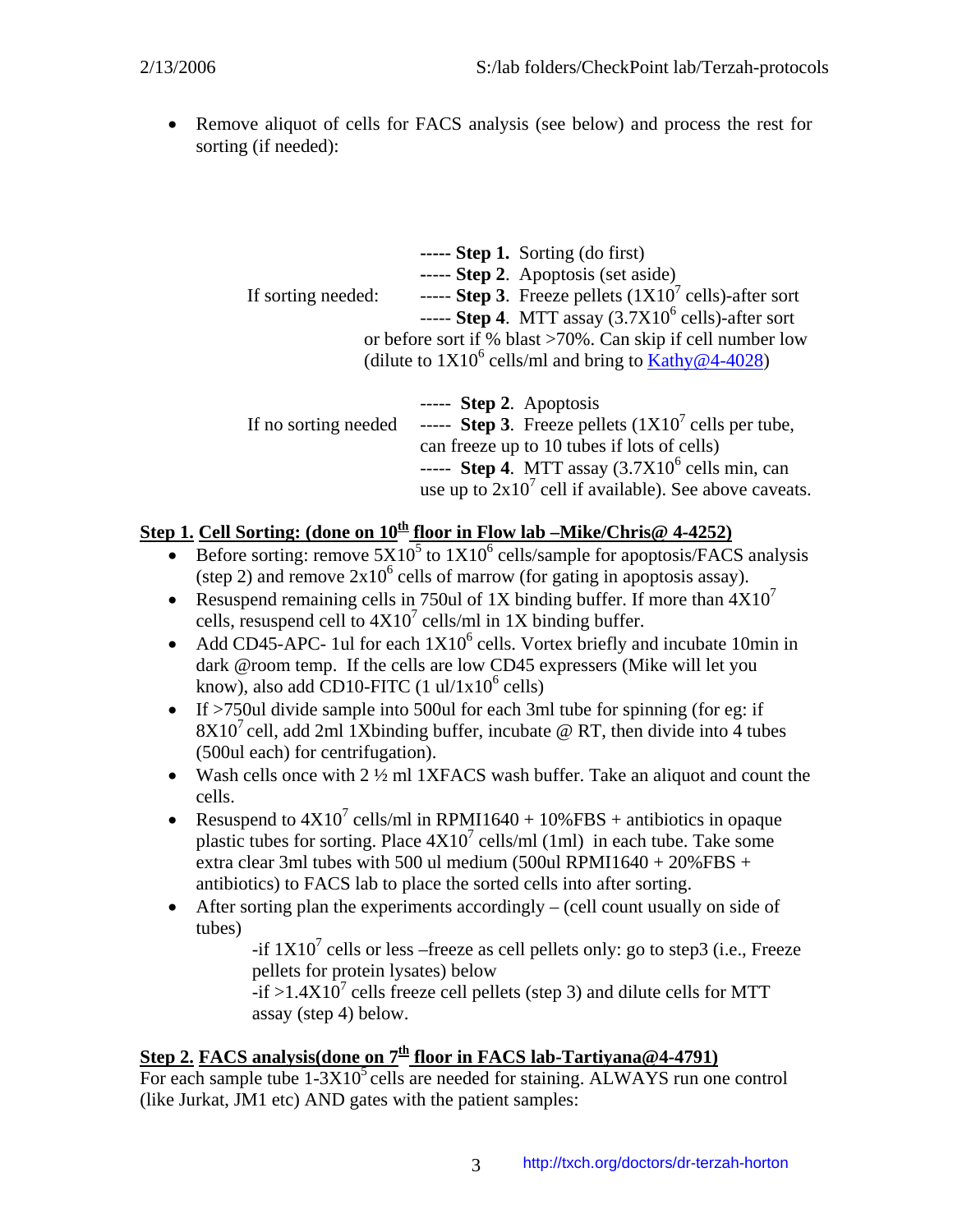Positive control: Terzah will prepare control (cell line cells treated with 1ng/ul of Actinomycin D O/N). Will have 300,000 treated cells in incubator in cell culture room.

Gates: You can skimp on the number of cells needed for gates if the patient marrow cell count is low  $(100,000)$  gate x 3 = 300,000 cells). Stain each of these cell populations with only one antibody. (see FACs worksheet)

 It is good idea to **prepare the FACS worksheet** before starting the exp. Fill in the sheet and make a copy for Tartiyana to submit along with samples.

## **PharmLyse Procedure:**

Use for samples set aside prior to sucrose gradient. This aliquot will have a lot of RBC, which we can remove using the PharmLyse reagent. Dilute 1 ml Pharmlyse concentrate up to 10 ml in ddH20.

- Add sample (up to 200 ul) to 2 ml PharmLyse reagent
	- o If lysing more than 200 ul, scale up amount of Pharm lyse 1:100 i.e. 5 ml of PharmLyse for 500 ul of blood or marrow.
- Vortex sample and incubate in the dark for 15 minutes
	- o If lysing volume is more than 2 ml, it helps to rotate the tube or vortex it every 2-3 minutes to help the lysing process
- Centrifuge at 100 rmp (200xg) for 5 minutes
- Remove the supernatant (will be red) and wash the pellet with FACs wash buffer (fill tube)
- Count the cells after lysis and washing and dilute to  $1x10^6$ /ml for FACs analysis. (use 100-500 ul for each sample).
	- o Freeze remaining cells as a cell pellet (Step 3) if lots of extra (more than  $5x10^6$  cells)

Based on results from Flow lab, cells will be stained with either CD45-APC alone (if bright CD45) or with CD45-APC and CD10-FITC (if dull CD45)

- Spin the cells  $(3X10^5 5X10^5)$  for each sample) in a 3ml FACS tube for 5min  $\Phi$  100rpm at 4<sup>0</sup>C. Aspirate supernatant.
- Wash pellet once with 2.5ml FACS wash buffer and resuspend in 500ul 1X binding buffer
- Stain the cells with CD45-APC (and CD10-FITC if needed) in appropriate tubes (see FACS template sheet)
- Incubate in dark for 10min
- Wash once in cold FACS buffer  $(2 \frac{1}{2}$  ml) and resuspend cells in 500ul 1X binding buffer
- Add 2ul Annexin-FITC to appropriate tubes
- Add 0.5ul 7AAD to appropriate tubes
- Incubate 10min in dark and wash once in cold FACS buffer
- Resuspend in 500ul FACS wash buffer and bring to Tartiyana (in box to keep dark) along with completed FACS template sheet.

## **Step 3. Freeze pellets for protein lysates: (stored at –80<sup>0</sup> C)**

• Freeze all cells remaining after completing Apoptosis or MTT (if done)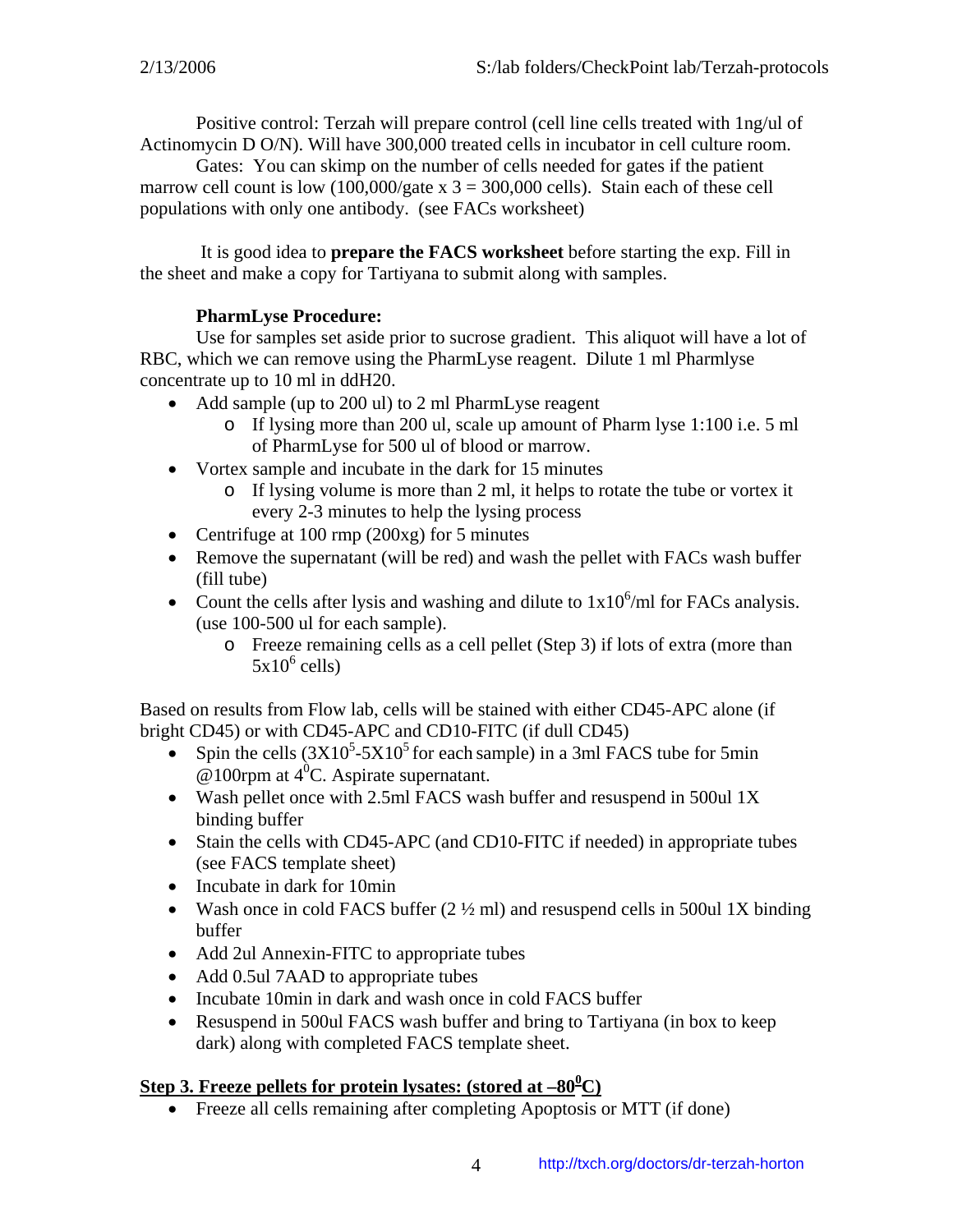- Wash cells in 10ml cold 1XPBS twice
- Resuspend cells to  $1X10^7$ cells/ml
- Label the tubes with sample name/no, type of sample (either blood or marrow), cell no and date prepped. For example:
	- o Top of tube: COG #\_\_\_\_, blood, pretreatment
	- o Side of tube: number of cells frozen, date prepped
- Aliquot 1ml into Eppendorf tubes and spin in cold microcentrifuge. (1000 rpm for 7 min) Aspirate the supernatant.
- Freeze cell pellets at  $-80^{\circ}$ C and note in the lab notebook and logbook where tubes have been stored.

## **Step4. MTT assay:**

- Resuspend 3.7X10<sup>6</sup> cells to  $1X10^7$  cells  $(2X10^7$  cells if have extra) to  $1X10^6$ cells/ml in RPMI1640 + 20%FBS + pen-strep  $&$  gentamycin.
- Bring cells to Kathy Scorsone (Extension 4-4219) (or Terzah) for plating in MTT assay. NOTE: leave resuspended cells  $37^0C$  incubator in tissue culture flask until use. If in 50ml conical tube, loosen 50ml conical cap so cells can breathe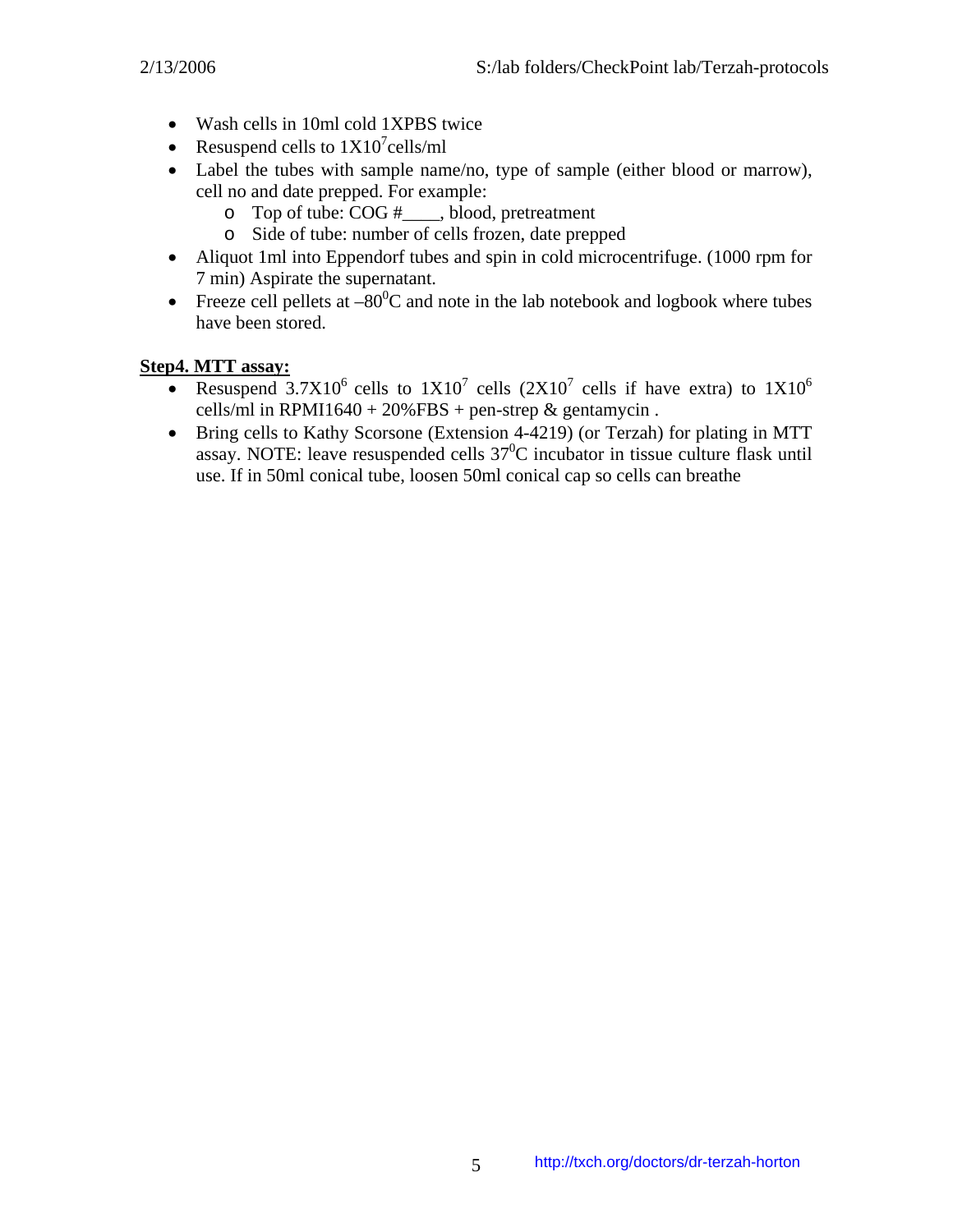Instructions for Kathy:

- Dilute +control cells (Jurkat) to  $0.75X10^5$ /ml
- Plate primary cells using robot (if  $1x10^7$  cells) or just three rows by hand if only  $4x10^6$  cells (columns 3-11 only)
- On Day 2 add drug PS341 (31ul [stock@1.3mM](mailto:stock@1.3mM) + 4ml of 1XPBS- 1:4 dilution)

| #   | Drug dilutions               | Working stock | Final conc. |
|-----|------------------------------|---------------|-------------|
|     |                              | (nM)          | (nM)        |
|     | 31 ul stock into 4 ml 1XPBS  | 10,000        | 1000        |
| (2) | 1ml of $(1)$ into 3 ml 1XPBS | 2500          | 250         |
| (3) | 1ml of $(2)$ into 3 ml 1XPBS | 620           | 62          |
| (4) | 1ml of $(3)$ into 3 ml 1XPBS | 150           | 15          |
| (5) | 1ml of $(4)$ into 3 ml 1XPBS | 40            | 4           |
| (6) | 1ml of $(5)$ into 3 ml 1XPBS | 10            |             |
| (7) | 1ml of $(6)$ into 3 ml 1XPBS | 2.5           | 0.25        |
| (8) | 1ml of $(7)$ into 3 ml 1XPBS | 0.6           | 0.06        |

- Incubate the plates for 48 hrs
- On last day harvest the cells after adding MTT.